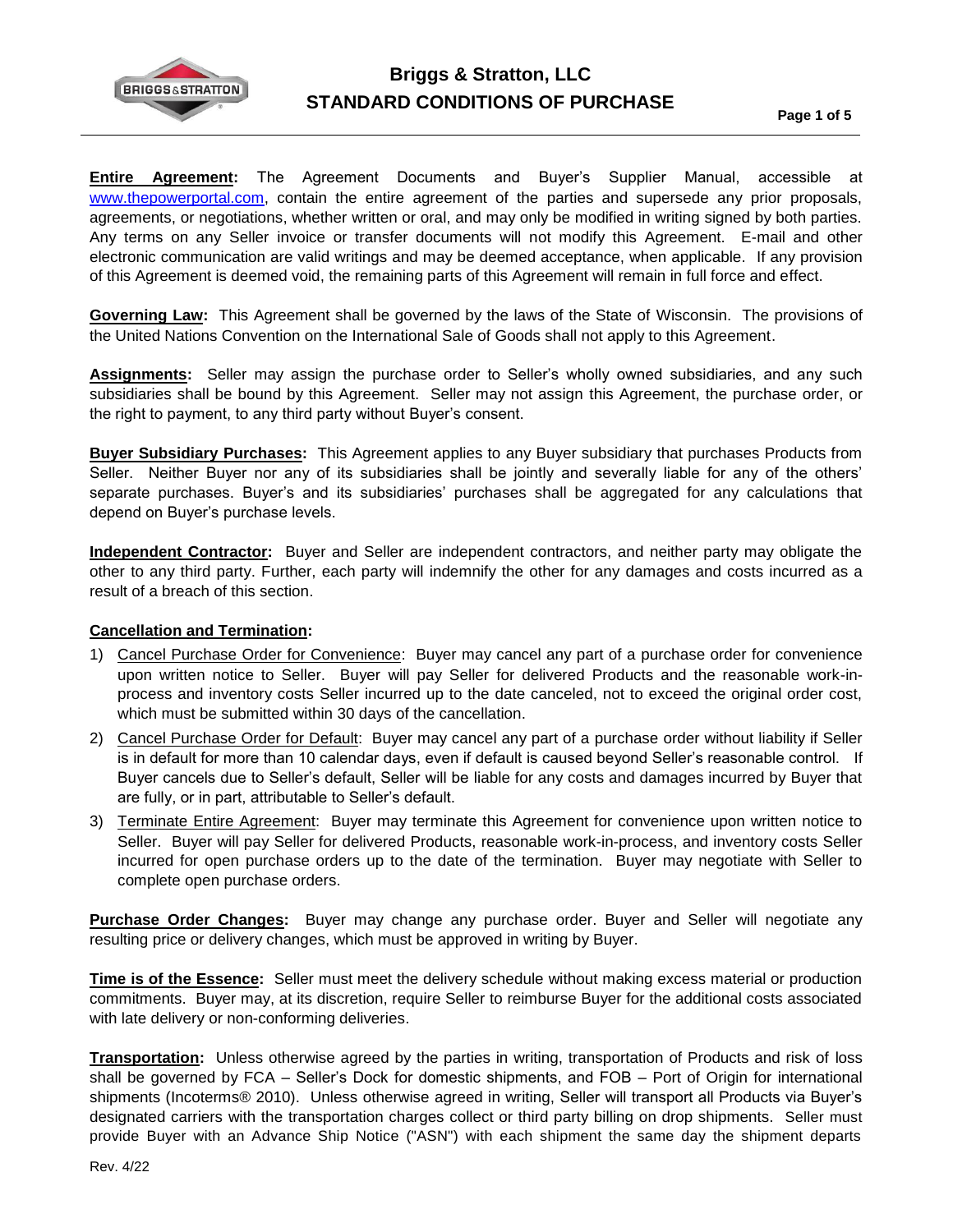

Seller's facility. Failure to provide an ASN in accordance with these requirements will result in a penalty of \$350 per occurrence. All amounts due from Seller to Buyer pursuant to this provision shall be set-off from any amounts due and owing from Buyer to Seller.

**Title:** Title to the Products shall transfer when delivered to the first carrier if shipped FCA or FOB; title to the Products shall transfer when the Products are delivered to the Buyer's door under other transportation terms.

**Inspection / Returns:** Buyer has a reasonable period to inspect Products on delivery and may return any defective or nonconforming Products. Should Buyer elect to return any defective or nonconforming Products, Seller shall pay Buyer for all unpacking, examining, repacking, and reshipping costs, including Buyer's cost of sorting and reworking.

**Payment Terms:** Unless otherwise agreed in writing: (i) For invoices covering direct material used in manufacturing, Seller will provide Buyer a 1.25% discount if paid within 10 days from the date Buyer receives proof of shipment and a compliant invoice, or total invoice due in 60 days (1.25/10 net 60), and (ii) For invoices covering indirect material, Seller will provide Buyer a 2% discount if paid within 10 days from the date Buyer receives proof of shipment and a compliant invoice, or total invoice amount due in 30 days (2/10 net 30).

**Set-Off:** Buyer may set off any amount Seller or any affiliated company of Seller owes Buyer against any amount Buyer owes Seller under this Agreement.

**Buyer's Property:** Everything Buyer provides or pays for will be Buyer's property, including tools, dies, test equipment, material, inventions, trade secrets, and business information. Seller will mark Buyer's property "Property of Briggs & Stratton, LLC", keep it in good repair, segregate it from Seller's own property if commercially reasonable to do so, use it only for Buyer's Services or Products, and insure it at replacement cost, with loss payable to Buyer. At Buyer's request, Seller will return Buyer's property within 30 days at Seller's expense in the same condition originally received by Seller, reasonable wear excepted.

**Intellectual Property Infringement:** Seller will not use or incorporate any copyrighted, patented, or proprietary materials of others in its Products without authorization. If a Product is enjoined, Seller will, at its own expense, procure the right for Buyer to use the Product, replace it with a non-infringing equivalent, or, with Buyer's written approval, remove the Product and refund the purchase price and the transportation and installation costs.

**Indemnification:** Seller will indemnify and hold harmless Buyer and Buyer's directors, officers, employees, agents, distributors, dealers, and resale customers against all claims, losses, costs, and damages, including incidental and consequential damages and reasonable attorney fees, arising from:

- 1) Injury or Damage on Buyer's Premises: Any bodily injury, personal injury, death, or property damage due to any act or omission by Seller or Seller's agents or contractors while on Buyer's premises, except to the extent Buyer is determined to have been proportionately negligent in causing such injury, death, or property damage.
- 2) Defects, Infringement, or Breach: Any act or omission by Seller or Seller's agents or contractors that results in (i) any alleged or actual defects in the Products, whether latent or patent, due to design, warning, or manufacture; (ii) failure to conform with any applicable health and safety law requirements; (iii) any alleged or actual, direct or indirect, infringement of any patents, trade secrets, trademarks, or service marks by the use, sale, or lease of any Products; (iv) any breach of any representation or warranty contained herein or made by Seller, or Seller's failure to meet the required delivery timing of the Products.

**Insurance:** Seller shall, at its sole expense, obtain and maintain insurance coverage acceptable to Buyer with insurers that have an A- or better S&P rating, and the Workers Compensation coverage listed below. Upon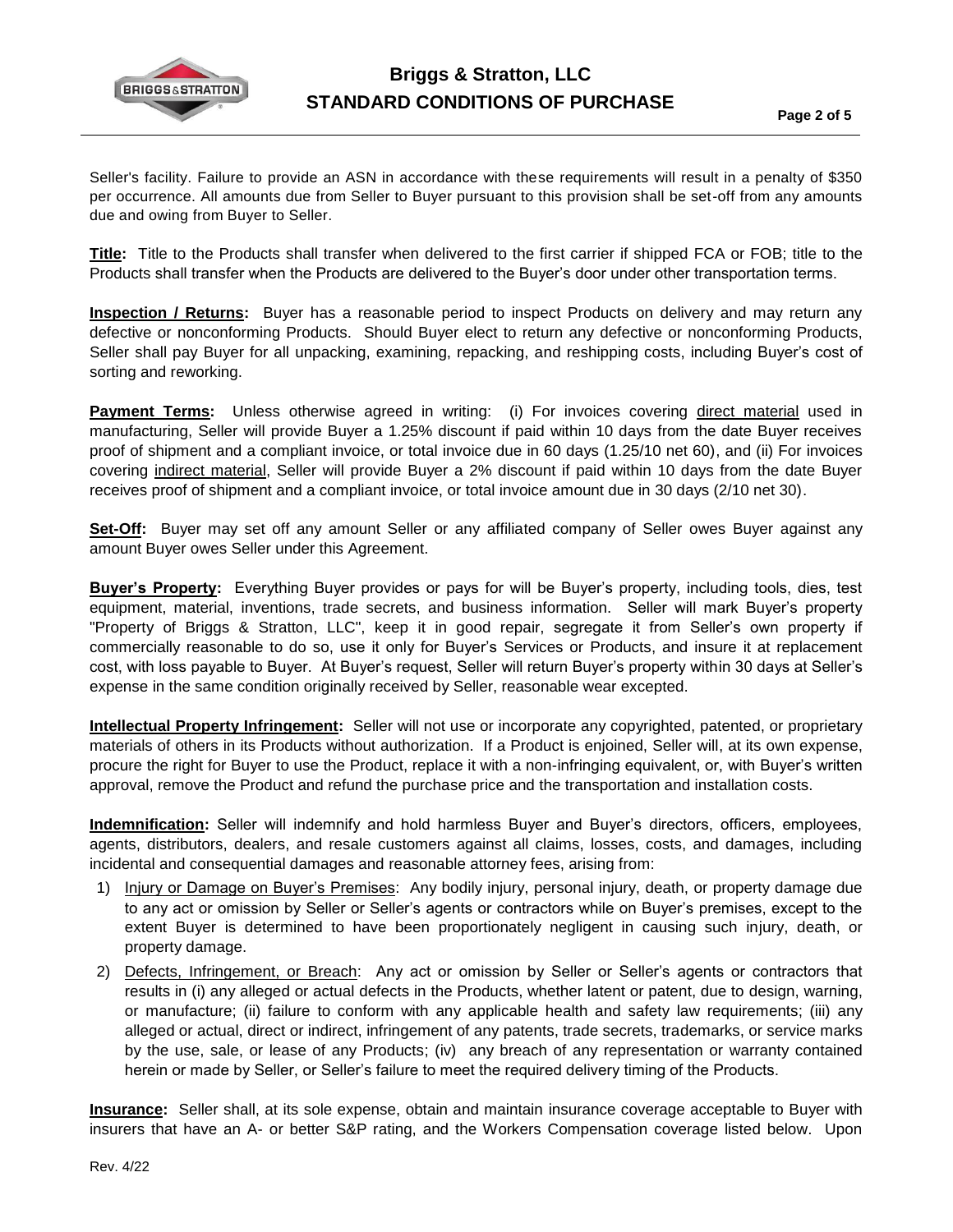

request, Seller will provide Buyer a Certificate of Insurance naming Buyer and its subsidiaries as additional insureds under General Liability and include "vendor coverage." Seller will provide Buyer thirty (30) days' written notice prior to cancellation or material change to any policy.

## **Workers Compensation and Employer's Liability:**

- Limit of Liability, Workers' Compensation: Statutory
- Employer's Liability, Per Person Accident: \$1,000,000
- Employer's Liability, Per Person Disease: \$1,000,000
- Employer's Liability, Policy Limit Disease: \$1,000,000
- **Policy Must Provide:**
- All States Coverage
- Voluntary Compensation
- Stop Gap Liability Where Applicable

**Publicity and Trademarks:** Seller will not use Buyer's products or its name in any promotional activity or publicly comment on the existence of this Agreement, in either case without Buyer's prior written consent. Buyer's and Seller's trademarks, service marks, trade names, and logos shall remain their exclusive property. Neither Buyer nor Seller may use the other's marks in any manner, including but not limited to public broadcast, advertisement, or document without the other's prior written consent.

**Confidentiality:** In addition to any other confidentiality agreement that may exist between them, Buyer and Seller shall keep all of each other party's information confidential and will not disclose or use it for any purpose other than manufacturing Buyer's Products. This excludes information: (i) publically available, (ii) already in Seller's possession, (iii) received from a party with no confidentiality obligation to Buyer, or (iv) independently developed by Seller. Nothing shall prohibit Seller from disclosing confidential information that is subject to protection under any foreign, federal, state, or local whistleblower law.

**Data Privacy:** Each of the parties acknowledges that business contact information of its employees that is shared by a party (the "provider") with the other party (the "recipient") may constitute protected personal data pursuant to the European Union General Data Protection Regulation or other applicable laws (collectively, "Privacy Laws"). The provider represents and warrants to the recipient that it has taken all actions necessary to permit the sharing thereof in accordance with applicable Privacy Laws and that use by the recipient of such information is necessary to serve the provider's legitimate interests, in furtherance of the parties' commercial relationship as described herein. The recipient of such information agrees that it will use such information solely in connection with the legitimate interests of that relationship.

**Audit Rights:** Buyer may inspect and copy, without charge, any documents Seller has relating to performing this Agreement, including records of application engineering and testing (where applicable).

**Dispute Resolution:** If a dispute is not resolved by general negotiation within 30 days, Buyer and Seller will participate in at least four hours of non-binding mediation before pursuing litigation or other legal remedies. Mediation will occur in Milwaukee, Wisconsin with a mutually-agreed mediator, with the parties splitting costs equally. Should the parties be unable to resolve a dispute through negotiation or mediation, the parties consent to the personal jurisdiction in, and the exclusive venue of, the courts in Milwaukee County, Wisconsin for any litigation.

## **REGULATORY COMPLIANCE REPRESENTATIONS AND WARRANTIES**

**Compliance with Law:** Seller represents and warrants that:

1) Local and International Laws and Treaties: All Products have been, or shall be, produced, packaged, labeled, shipped, and invoiced in accordance with the applicable requirements of federal, state, and local laws of the US and all other countries in which the Products are produced or delivered, including, but not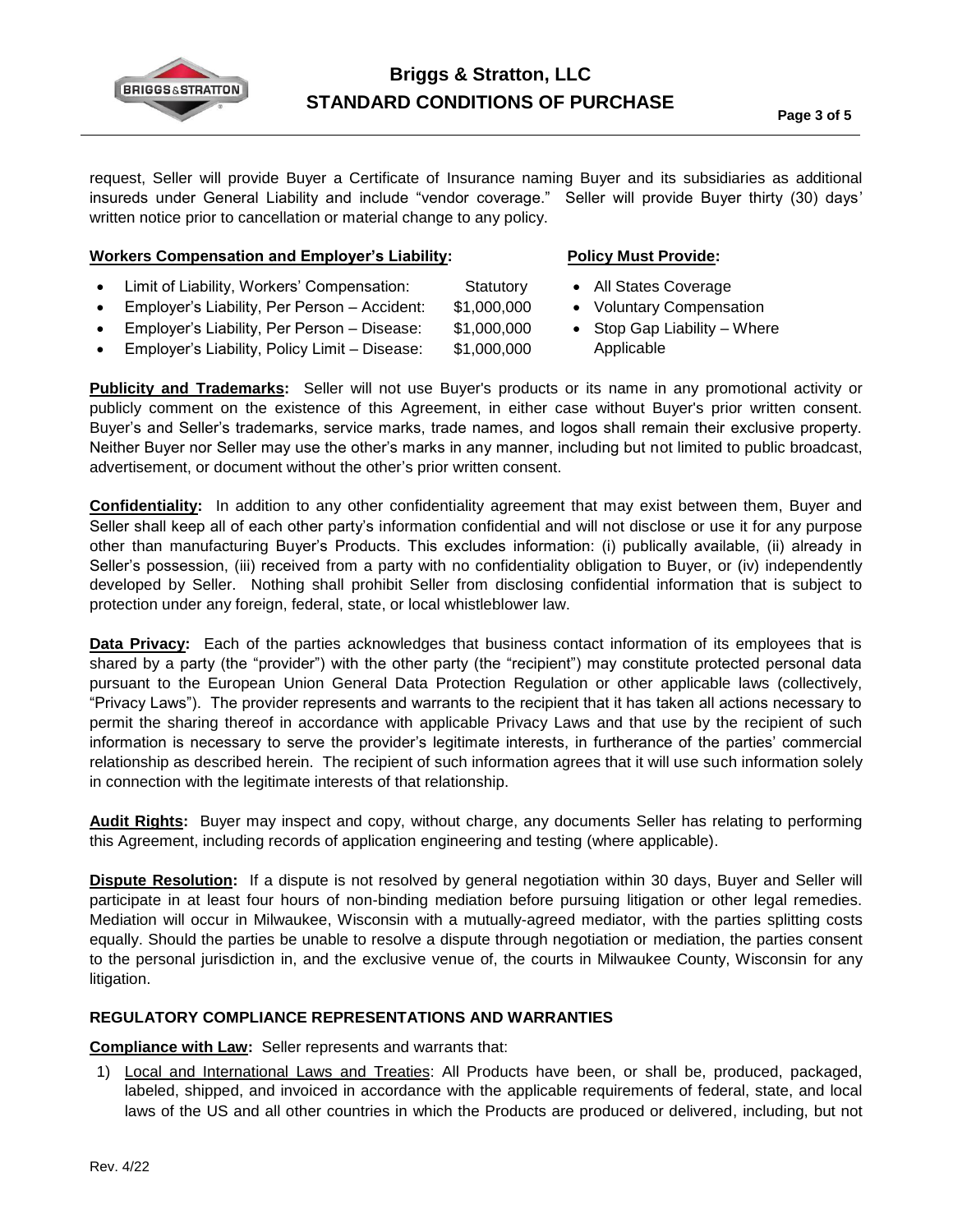

limited to, the Forced Labour Convention of 1930, as amended, and the United Nations Convention on the Rights of the Child of 1989.

- 2) Prices: Prices charged and allowances made available to Buyer are in compliance with the Robinson-Patman Act.
- 3) Fair Labor Standards Act: Seller and Seller's sub-suppliers will comply with all labor practices, including the Fair Labor Standards Act of 1938, as amended, and the Equal Pay Act of 1963, as amended.
- 4) Non-Discrimination: Seller will comply with Title VII of the Civil Rights Act of 1964, as amended, the Age Discrimination in Employment Act of 1967 (ADEA), as amended, Sections 501 and 505 of the Rehabilitation Act of 1973, Titles I and V of the Americans with Disabilities Act of 1990, as amended (ADA), the Civil Rights Act of 1991, and Title II of the Genetic Information Nondiscrimination Act of 2008 (GINA), and all equivalent applicable state and local laws.

**Environmental, Health & Safety, and Certifications:** Seller represents and warrants the items below, and Seller will immediately notify Buyer by telephone, followed by written confirmation within 24 hours, of any Products that violate applicable health or safety rules or standards.

- 1) Chemicals: Each chemical substance listed or contained in a Product complies with applicable federal, state, and local environmental, health, and safety laws including the Toxic Substances Control Act, Occupational Safety and Health Act, and Federal Hazardous Substances Act, as amended, the European Union REACH and RoHS Directives, and Buyer's most current Supplier Manual at www.thepowerportal.com.
- 2) Compliance with Laws: The Products comply with applicable environmental, health and safety laws, including without limitation the US Consumer Product Safety Act, as amended, and applicable industry standards. Seller warrants it will maintain, as applicable, UL, IEC, CSA, ANSI, ASTM, PGMA, PWMA, and any other voluntary and required certifications.

**Conflict Minerals:** Seller will maintain a supply chain policy and records sufficient for Buyer to audit and determine if conflict minerals defined by the US SEC are part of any Products.

**Quality Warranty:** Seller warrants that the Products will be: (i) new, (ii) manufactured in compliance with the specifications and the most recently approved quality system, (iii) free from third party claims, and (iv) free from defects until the later of 24 months after delivery to Buyer, or 24 months after delivery to Buyer's retail customer. Seller will reimburse Buyer for the costs of repairing or replacing defective goods. Seller will not change vendors or any manufacturing processes which may adversely affect Product design, specification, quality, availability, part numbers, or prices without Buyer's prior written consent.

**Anti-Dumping, Foreign Purchases:** If Buyer is the importer of record, Seller warrants that all sales made under the Agreement Documents are at not less than fair value under US Anti-Dumping Laws. If Seller is the importer of record, Buyer will not be a party to the importing, Buyer's name will not appear as importer of record on any customs declaration, the purchase will be done after importation occurs, and Seller will give Buyer a properly executed Customs Form 7552 "Delivery Certificate" and Form FD 701 "Importers Entry Notice," if applicable.

**Country of Origin:** Seller warrants that its invoices for Products imported by Seller will correctly, conspicuously, and permanently state the "country of origin" (where the Product or parts were actually manufactured) and provide Buyer any related Certificate of Origin or NAFTA Certificate of Origin.

**Code of Conduct & Social Responsibility:** To ensure Seller conducts business in a socially responsible manner, Seller (a) must adhere to Buyer's Supplier Code of Conduct located at [www.thepowerportal.com](http://www.thepowerportal.com/) and